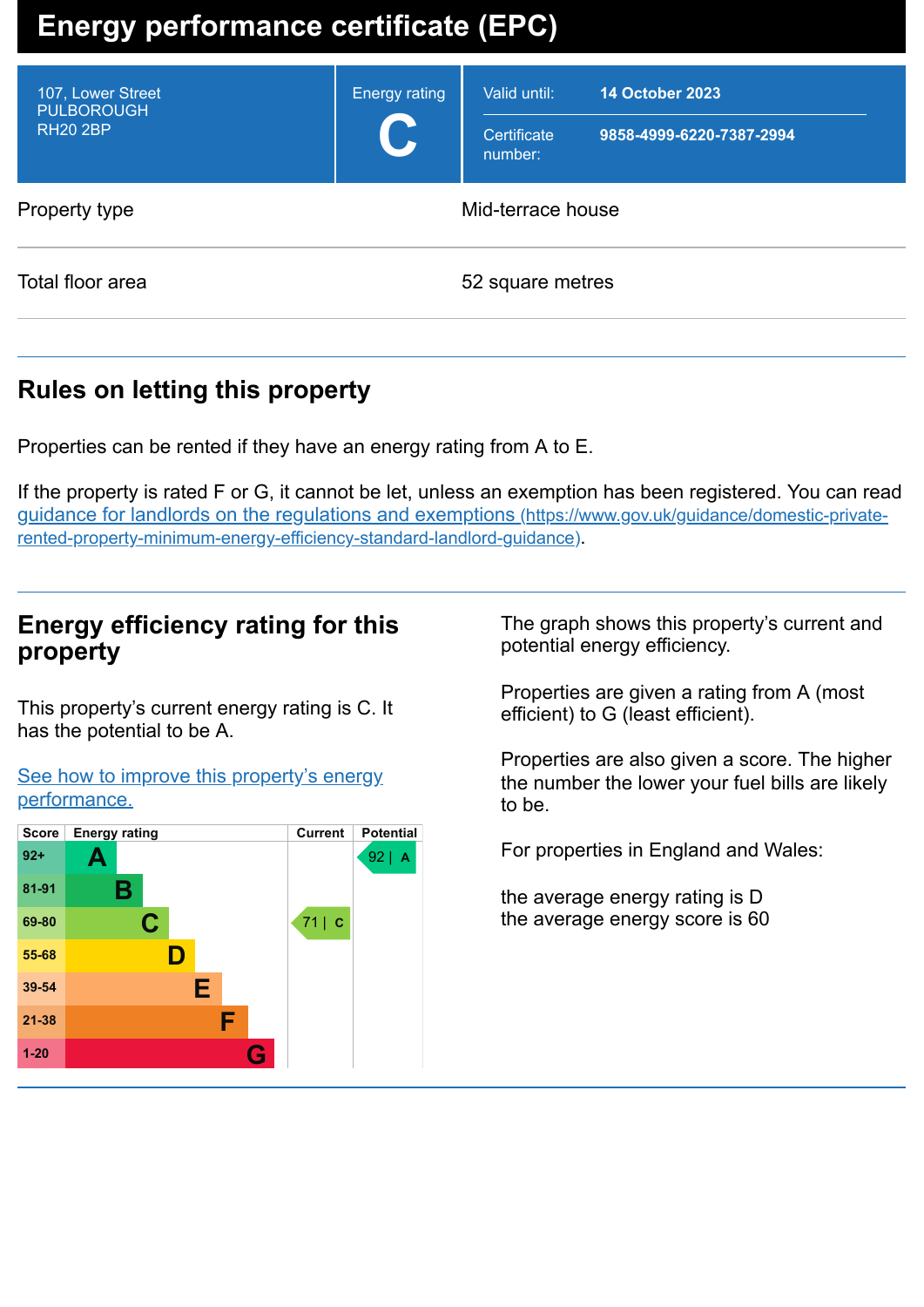# **Breakdown of property's energy performance**

This section shows the energy performance for features of this property. The assessment does not consider the condition of a feature and how well it is working.

Each feature is assessed as one of the following:

- very good (most efficient)
- good
- average
- poor
- very poor (least efficient)

When the description says "assumed", it means that the feature could not be inspected and an assumption has been made based on the property's age and type.

| <b>Feature</b>       | <b>Description</b>                             | Rating    |
|----------------------|------------------------------------------------|-----------|
| Wall                 | Solid brick, as built, no insulation (assumed) | Very poor |
| Roof                 | Pitched, 150 mm loft insulation                | Good      |
| Window               | Fully double glazed                            | Good      |
| Main heating         | Boiler and radiators, mains gas                | Good      |
| Main heating control | Programmer, TRVs and bypass                    | Average   |
| Hot water            | From main system                               | Good      |
| Lighting             | Low energy lighting in 25% of fixed outlets    | Average   |
| Floor                | Suspended, no insulation (assumed)             | N/A       |
| Secondary heating    | None                                           | N/A       |

### **Primary energy use**

The primary energy use for this property per year is 181 kilowatt hours per square metre (kWh/m2).

# **Environmental impact of this property**

This property's current environmental impact rating is C. It has the potential to be A.

Properties are rated in a scale from A to G based on how much carbon dioxide (CO2) they produce.

Properties with an A rating produce less CO2 than G rated properties.

An average household produces 6 tonnes of CO2

This property produces 1.8 tonnes of CO2

This property's potential production

0.2 tonnes of CO2

By making the [recommended](#page-2-0) changes, you could reduce this property's CO2 emissions by 1.6 tonnes per year. This will help to protect the environment.

Environmental impact ratings are based on assumptions about average occupancy and energy use. They may not reflect how energy is consumed by the people living at the property.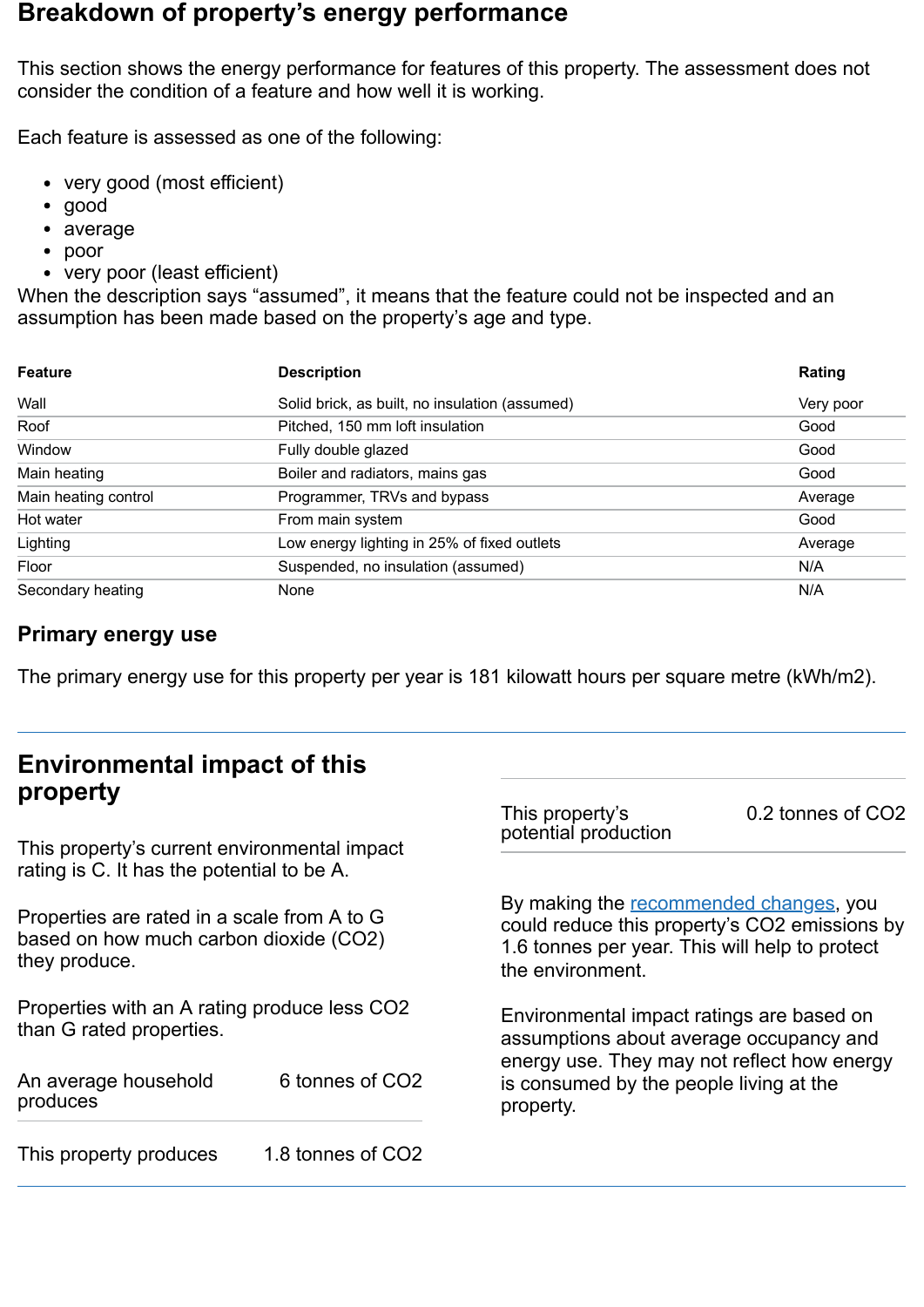# <span id="page-2-0"></span>**How to improve this property's energy performance**

Making any of the recommended changes will improve this property's energy efficiency.

If you make all of the recommended changes, this will improve the property's energy rating and score from C (71) to A (92).

| <b>Recommendation</b>                   | <b>Typical installation cost</b> | <b>Typical yearly saving</b> |
|-----------------------------------------|----------------------------------|------------------------------|
| 1. Internal or external wall insulation | £4,000 - £14,000                 | £40.85                       |
| 2. Floor insulation                     | £800 - £1,200                    | £16.32                       |
| 3. Low energy lighting                  | £30                              | £23.77                       |
| 4. Solar water heating                  | £4,000 - £6,000                  | £20.67                       |
| 5. Solar photovoltaic panels            | £9,000 - £14,000                 | £266                         |
| 6. Wind turbine                         | £1,500 - £4,000                  | £20.70                       |

## **Paying for energy improvements**

Find energy grants and ways to save energy in your home. [\(https://www.gov.uk/improve-energy-efficiency\)](https://www.gov.uk/improve-energy-efficiency)

# **Estimated energy use and potential savings**

| <b>Estimated yearly</b><br>energy cost for this<br>property | £487 |
|-------------------------------------------------------------|------|
| Potential saving                                            | £102 |

The estimated cost shows how much the average household would spend in this property for heating, lighting and hot water. It is not based on how energy is used by the people living at the property.

The estimated saving is based on making all of the [recommendations](#page-2-0) in how to improve this property's energy performance.

For advice on how to reduce your energy bills visit Simple Energy Advice [\(https://www.simpleenergyadvice.org.uk/\)](https://www.simpleenergyadvice.org.uk/).

#### **Heating use in this property**

Heating a property usually makes up the majority of energy costs.

#### **Estimated energy used to heat this property**

| Space heating                          | 4579 kWh per year |
|----------------------------------------|-------------------|
| Water heating                          | 1863 kWh per year |
| Potential energy savings by installing |                   |

#### $m$ al energy savings by installing insulation

| <b>Type of insulation</b>    | Amount of energy saved |
|------------------------------|------------------------|
| <b>Loft insulation</b>       | 142 kWh per year       |
| <b>Solid wall insulation</b> | 964 kWh per year       |